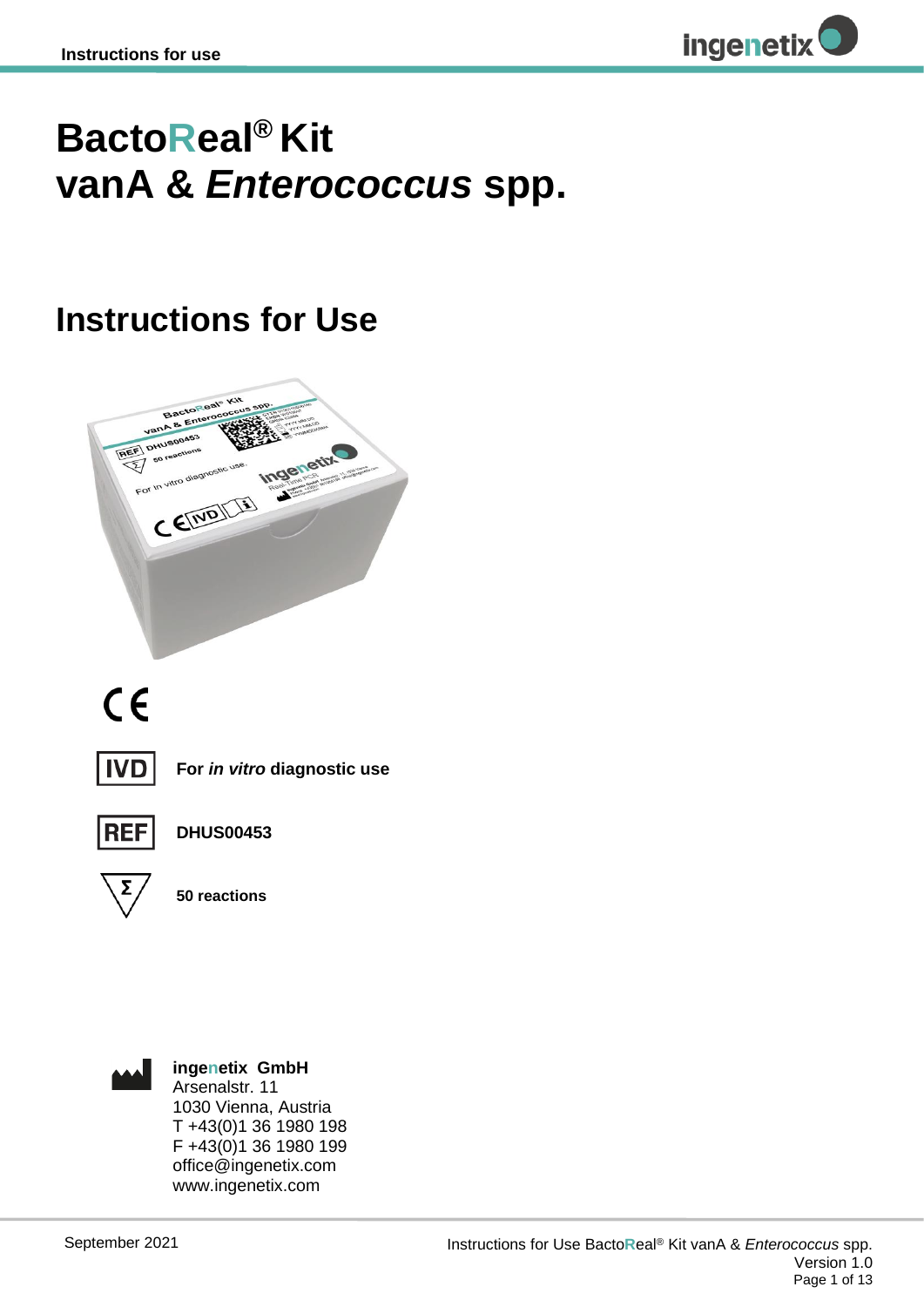## **Index**

#### **NOTICE TO PURCHASER: LIMITED LICENSE**

The MGB Probe contained in this product is covered by one or more of the following US patents and corresponding patents outside the US: 5801155 and 6084102 and is sold under a license from the ELITech Group. The purchase of this product includes a license to use only this amount of product solely for the purchaser's own use solely in the human in vitro diagnostic field (in accordance with applicable FDA and other regulatory requirements) and may not be used for any other commercial use, including without limitation repacking or resale in any form.

#### **Explanation of symbols**

| <b>LOT</b>      | Batch code                                                                                                             |            | Use by                             |
|-----------------|------------------------------------------------------------------------------------------------------------------------|------------|------------------------------------|
| REF             | Catalogue number                                                                                                       |            | Manufacturer                       |
| $\sqrt{\Sigma}$ | Contains sufficient for <n> tests</n>                                                                                  |            | Store at                           |
| $C \in$         | This product fulfils the requirements of the<br>European Directive 98/79 EC for in vitro<br>diagnostic medical devices | <b>IVD</b> | For <i>in-vitro</i> diagnostic use |
|                 | Consult instructions for use                                                                                           | ∼          | Manufacturer date                  |
|                 | Corrosion, GHS05                                                                                                       |            | Exclamation mark, GHS07            |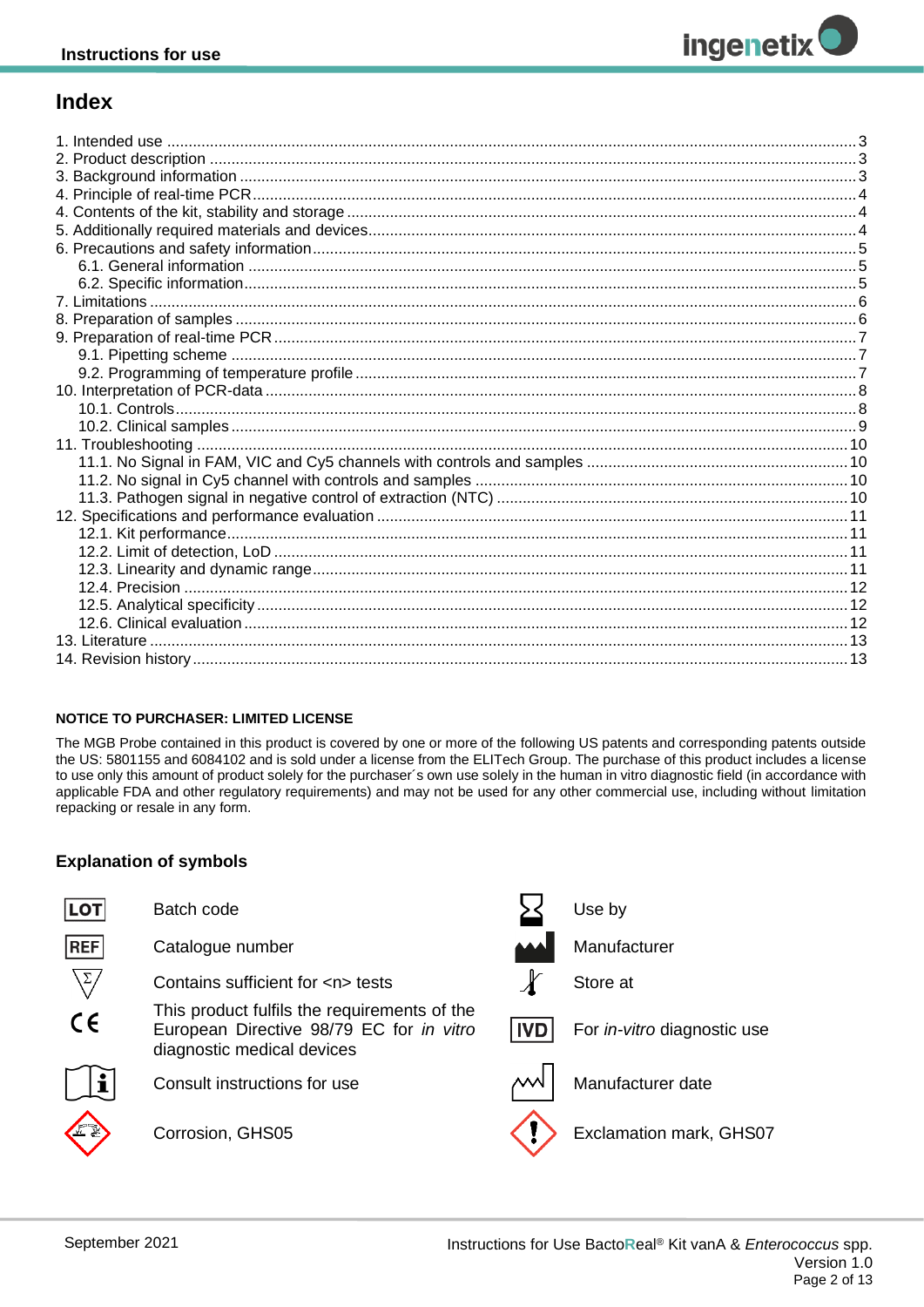## <span id="page-2-0"></span>**1. Intended use**

Bacto**R**eal® Kit vanA & *Enterococcus* spp. is a non-automatic *in-vitro* diagnostic real-time PCR test for the qualitative detection and identification of extracted DNA of *Enterococcus* spp. (23S rRNA gene) as well as of the vanA resistance gene of *Enterococcus* from samples purified from human EDTA blood, aspirates, CSF and biopsies.

In combination with other diagnostic tests such as culture it supports a rapid and specific diagnosis for patients suspected of having a bacterial infection. Results have to be interpreted in context of the overall picture and other clinical parameters. Sepsis diagnosis must not be based solely on Bacto**R**eal® Kit vanA & *Enterococcus* spp..

## <span id="page-2-1"></span>**2. Product description**

Bacto**R**eal® Kit vanA & *Enterococcus* spp. detects the 23S rRNA gene of *Enterococcus* spp. and the vanA resistance gene of *Enterococcus* and some other pathogens.

A probe-specific amplification curve in the fluorescence channel for FAM or VIC detects the pathogen-specific DNA. The Internal Positive Control (IPC) is detected in the fluorescence channel Cy5 and serves as a control for DNA extraction and possible real-time PCR inhibition. The target for the DNA IPC is added during sample extraction.

This test has been validated with the Applied Biosystems® 7500 Real-time PCR System (Thermo Fisher Scientific) and with the cobas z 480 Analyzer (Roche). However, it is also suitable for other real-time PCR instruments that can measure and differentiate fluorescence in the FAM, VIC and Cy5 channel (e.g. LightCycler® 480 II).

This test is based on real-time PCR. A specific DNA sequence of the pathogen genome is detected and amplified. The generated PCR-product is detected by an oligonucleotide-probe labelled with a fluorescent dye. This technology allows a sequence-specific detection of PCR amplificates.

Further tests for diagnosis of sepsis, which can be combined with Bacto**R**eal® Kit *E. coli* & *Klebsiella*:

Bacto**R**eal® Kit *E. coli* & *Klebsiella*, order no.: DHUS00153

Bacto**R**eal® Kit *Staphylococcus* spp. & *S. aureus*, order no.: DHUS00253

Bacto**R**eal® Kit *S. pneumoniae* & *Streptococcus* spp., order no.: DHUS00353

Bacto**R**eal® Kit *P. aeruginosa* & *Enterobacter* spp., order no.: DHUS00553

Bacto**R**eal® Kit *A. baumannii* & *P. mirabilis*, order no.: DHUS00653

<span id="page-2-2"></span>Myco**R**eal Kit *Candida* & *A. fumigatus*, order no.: DHUF00153

## **3. Background information**

Enterococci are Gram-positive, catalase-negative and anaerobic bacteria that play an important role in the digestive system. In immunocompromised individuals, enterococci can lead to urinary tract infections, wound infections and even sepsis. Enterococci are often resistant to vancomycin.

*Enterococcus faecalis* and *Entercoccus faecium* are the best-known representatives of the *Enterococcus*  species. They are used to promote the intestinal flora in probiotic food. However, in people with a weakened immune system, these bacteria can lead to severe infections, including catheter-associated urinary tract infections and sepsis.

*Enterococcus casseliflavus*, *Enterococcus durans* and *Enterococcus hirae* can rarely lead to infections in humans. *Enterococcus avium* is often found in birds but can lead to infections in humans and may be resistant to vancomycin. *Enterococcus gallinarum* has a low resistance to vancomycin and in rare cases it can lead to infections in humans ranging from meningitis to sepsis.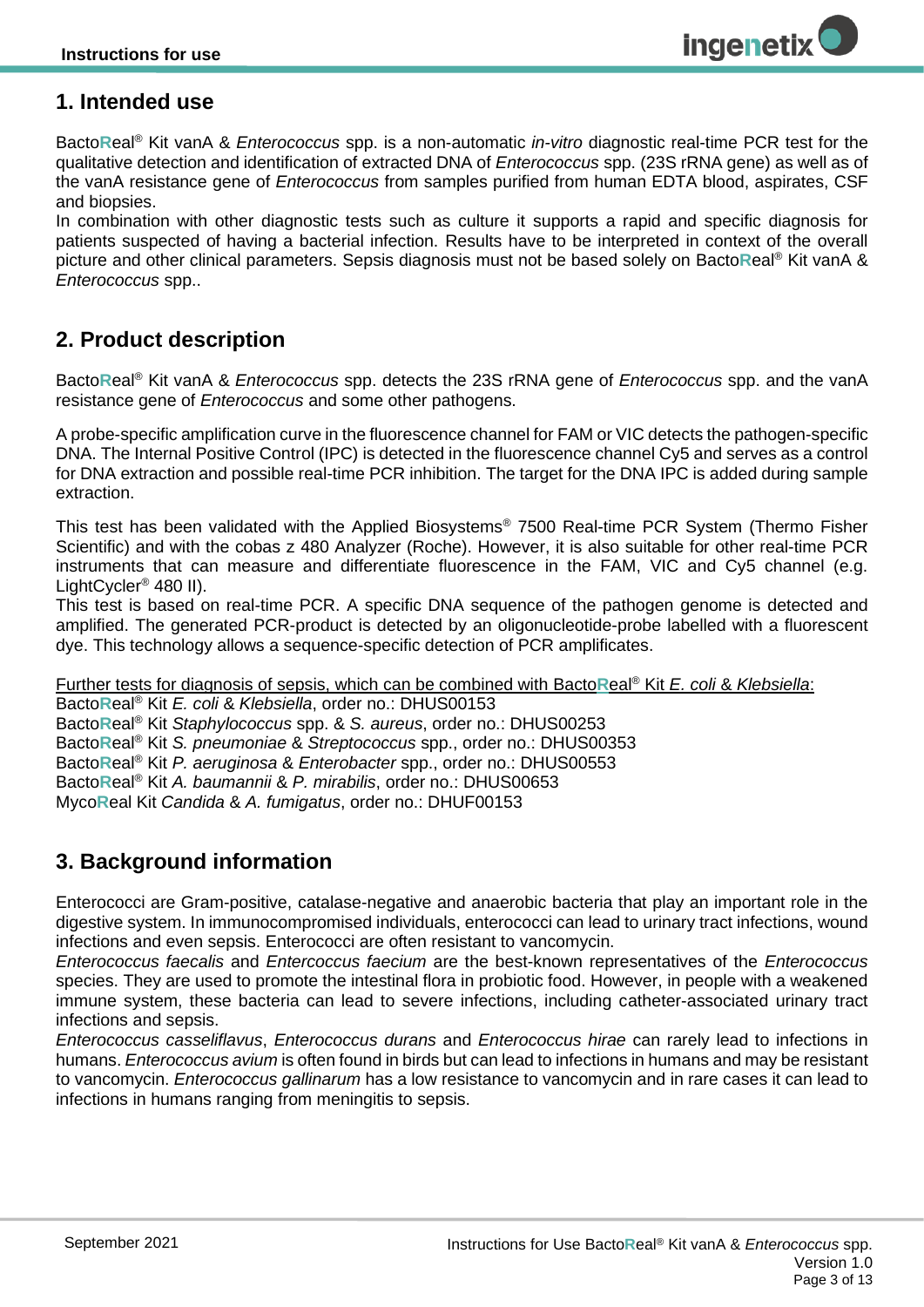## <span id="page-3-0"></span>**4. Principle of real-time PCR**

Bacto**R**eal® Kit vanA & *Enterococcus* spp. is based on multiplex real-time PCR technology by 5´-nucleaseassay technology. Specific DNA sequences in the pathogen genome are amplified and the generated PCRproducts are detected by oligonucleotide-probes labelled with fluorescent dyes (VIC, FAM). This allows a sequence-specific detection of PCR amplificates.

During PCR, primers are extended by *Taq* polymerase and probes hybridized to the target are cleaved by the 5'-exonuclease activity of *Taq* polymerase. According to the accumulation of PCR product, the fluorescence of the probe increases with each PCR cycle. The change in fluorescence of the dyes is recorded cycle by cycle in the real-time PCR instrument in the closed reaction tube at different fluorescence wavelengths.

The Ct value (Cycle threshold,  $Ct =$  Quantification cycle,  $Cq =$  Crossing point,  $Cp$ ) describes the cycle at which the fluorescence first rises significantly above the background fluorescence.

#### **Labelling Content Amount Storage** Module 4 Assay Mix (green cap) Primer and probe for *-* vanA (FAM) *- Enterococcus* spp. (VIC) *-* DNA IPC (Cy5)  $1 \times 50 \,\mu$   $\phantom{0}$  -15°C to -25°C DNA IPC Target (orange cap) Target for DNA IPC (internal DNA positive control system)  $1 \times 100 \,\mu$   $\vert$  -15°C to -25°C Module 4 Positive Control (red cap) DNA positive control DINA positive control<br>(approx. 1,000 target copies/µl)  $1 \times 200 \text{ µl}$  -15°C to -25°C DNA Reaction Mix (white cap) DNA reaction mix<sup>\*</sup> 1 x 500 µl **-15°C bis -25°C, until -15°C** bis -25°C, until **first use, then +4°C**

## <span id="page-3-1"></span>**4. Contents of the kit, stability and storage**

\* **DNA Reaction Mix:**The Master Mix provided with the kit has been designed for reliable, high-sensitivity real-time PCR. The Master Mix contains a highly purified *Taq* Polymerase for rapid hot-start PCR, dNTPs with dUTP and Uracil-N glycosylase (UNG) to eliminate amplicon carryover, ROX™ dye (passive reference) and buffer components – additives optimized to handle RT-PCR inhibitors.

Nuclease-free water  $\vert$  1 x 1000 µl  $\vert$  -15°C to -25°C

<span id="page-3-2"></span>The components of Bacto**R**eal® Kit vanA & *Enterococcus* spp. are stable until the expiry date stated on the label and are delivered at +4°C.

## **5. Additionally required materials and devices**

- Suitable reagents and laboratory equipment for DNA extraction of bacteria from one ml of blood at least, or aspirates, CSF and biopsies.
- Real-time PCR instrument which is able to detect and differentiate fluorescence in FAM, VIC, Cy5 channel
- Optical 96 well reaction plates or optical reaction tubes with optical closing material recommended by the manufacturer of the real-time PCR instrument
- **Pipettes**
- Nuclease-free water

Nuclease-free water

(blue cap)

- Pipette tips with filter
- Laminar flow box
- PCR workstation
- DNA decontamination reagent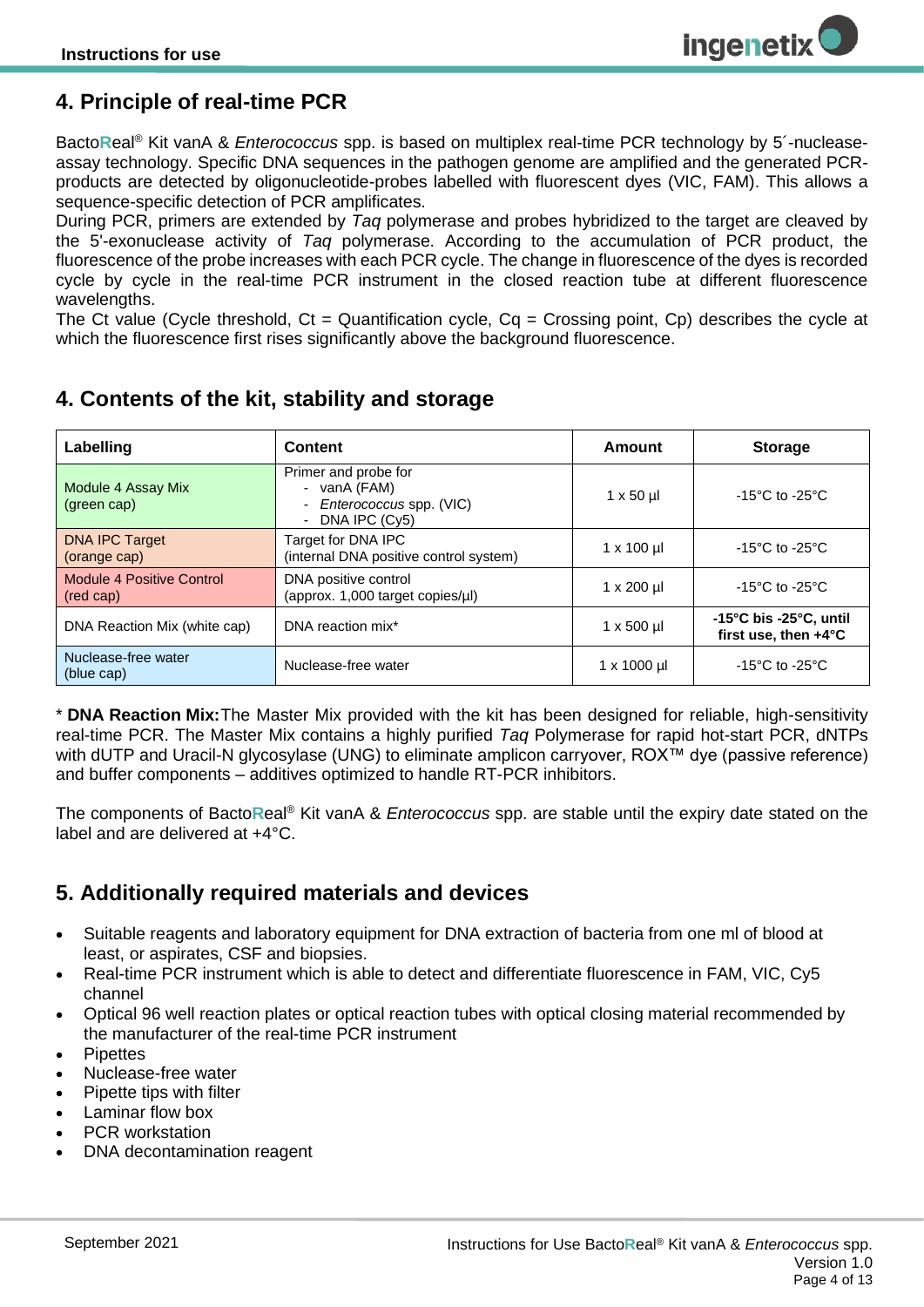## <span id="page-4-0"></span>**6. Precautions and safety information**

#### <span id="page-4-1"></span>**6.1. General information**

• For *in vitro* diagnostic use. The use of this kit is limited to qualified personnel instructed in the procedures of real-time PCR and in vitro diagnostics.

**ingenetix** 

- Specimens should be handled as if infectious in accordance with safe laboratory procedures. Wear protective disposable powder-free gloves when handling kit reagents and specimens.
- Quality of DNA has a profound impact on the test performance. Ensure that the used DNA extraction system is compatible with real-time PCR technology.
- Repeated thawing and freezing of kit components should be avoided. Protect kit components from light.
- The real-time PCR instrument should be serviced and cleaned regularly.
- Use established laboratory practices according to your local safety regulations for discarding specimens, reagents and waste disposal.
- Please note the expiration date of the kit.
- **Caution:** DNA IPC target is stored in RNA/DNA stabilizer which contains DTT/guanidine thiocyanate/Triton X-100 (see MSDS, www.ingenetix.com).

#### <span id="page-4-2"></span>**6.2. Specific information**

A workflow must be followed to avoid false positive results due to detection of contaminating DNA from environmental pathogens.

#### Recommended measures to avoid DNA contamination:

- Use separated working areas for specimen preparation, reagent preparation and amplification. Supplies and equipment must be dedicated to each of these separate working areas and ensure workflow in the laboratory from pre- to post-PCR.
- Ensure that samples with high bacterial concentrations (e.g., faeces, saliva) are not processed at working areas.
- Laboratory benches and supplies must be cleaned regularly.
- Sample preparation should be performed in a laminar flow box. Clean laminar flow box regularly in all areas.
- Preparation of real-time PCR should be done in a PCR workstation.
- The use of sterile aerosol-resistant pipette tips is required.
- Use only DNA-free consumables.
- If possible, leave consumables and pipettes in the laminar flow sterile bench and PCR workstation.
- Wear lab coat.
- Work only with powder-free disposable gloves, do not touch the palm and fingers of the gloves on the outside when putting them on. Change gloves frequently. To avoid skin contact, wear gloves over the sleeves of the lab coat. Use disposable sleeve protectors if possible.
- Do not touch the rim or threads open vials.
- Care must be taken when handling specimens and positive control to avoid cross-contamination.
- Storage of positive and potentially positive material should be separate from all other reagents.
- For a valid interpretation of results, a negative control shall be included during DNA-extraction (e.g. extraction of water instead of sample material), in order to exclude false-positive results due to contamination with DNA of pathogen during extraction.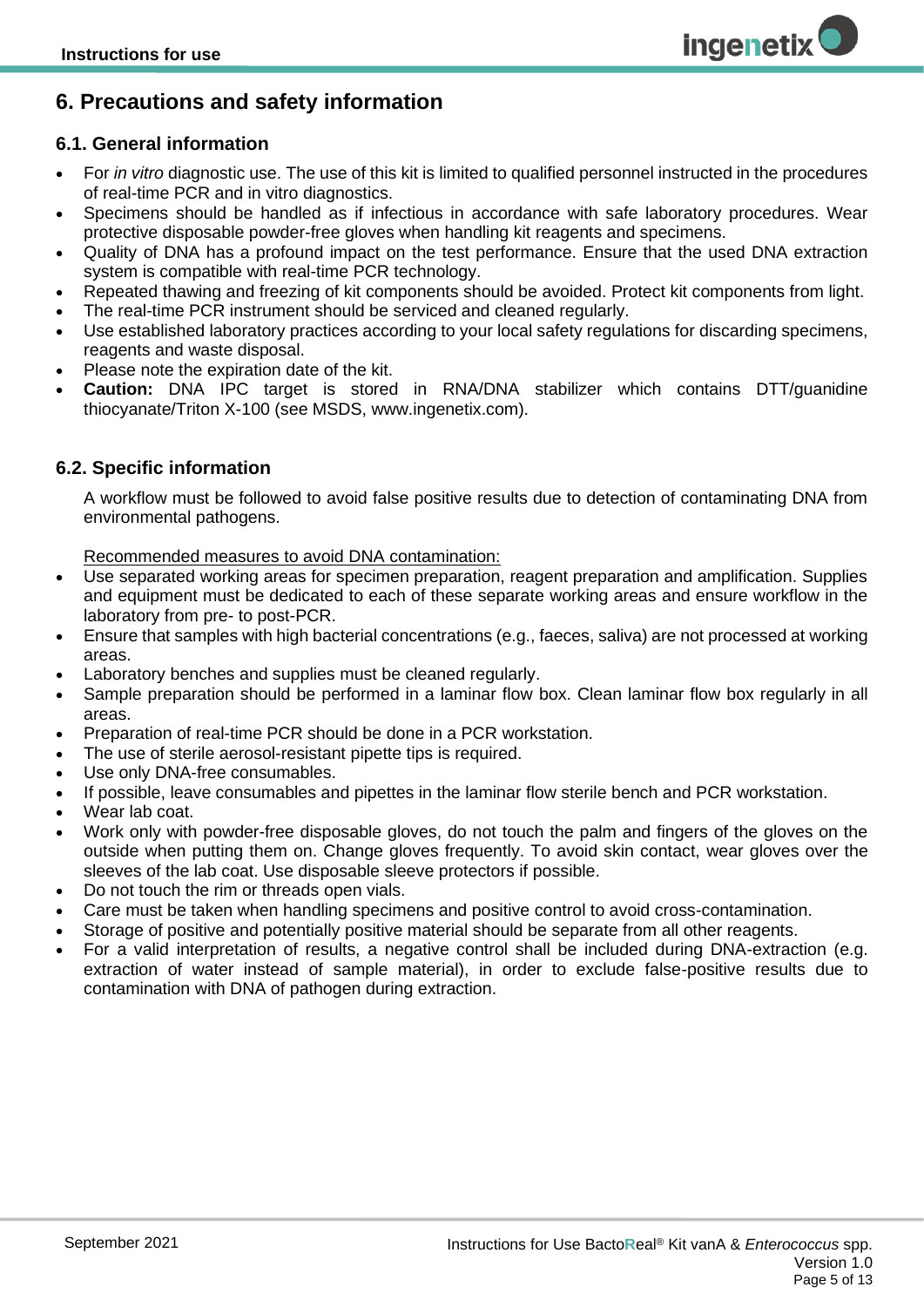## <span id="page-5-0"></span>**7. Limitations**

- Optimal performance of this test requires appropriate specimen collection, transport and storage, as well as an appropriate DNA extraction procedure.
- This kit has been used to validate the detection of bacterial DNA from EDTA blood, aspirates, CSF and biopsies. If the concentration of leukocytes in the blood is low, pathogen DNA may be lost during extraction.
- A negative test result does not exclude the possibility of infection with pathogenic organisms.
- Sequence variabilities in the target-region of some subtypes (strains) may lead to false-negative or less sensitive results.
- A pathogen concentration in the sample below the detection limit can lead to a false-negative result.
- A cut-off must be established for *Enterococcus* to avoid false-positive data due to contamination, which reduces the sensitivity of the test.
- Sepsis diagnosis must not be based solely on Bacto**R**eal® Kit vanA & *Enterococcus* spp.. The test has to be used in combination with other diagnostic tests such as culture to enable a rapid and specific diagnosis for patients suspected of having sepsis or a bacterial infection of the bloodstream.
- <span id="page-5-1"></span>• Results should be interpreted in the context of clinical and laboratory findings.

## **8. Preparation of samples**

Ensure that the extraction system used is not contaminated with DNA of pathogens detected with Bacto**R**eal® Kit vanA & *Enterococcus* spp.. Extract the sample using a DNA extraction system compatible with real-time PCR technology.

Sample preparation should be performed with the recommended measures to avoid DNA contamination (see point 6.2). Always include a DNA extraction negative control (NTC, e.g. extraction of water).

EDTA-blood: The extracted DNA analyzed per module should be equivalent to 50 µl of blood at least (e.g., 500 µl of blood eluted in 100 µl). If the sample is planned to be further screened for other sepsis pathogens, extraction of 1 ml EDTA blood in combination with mechanical lysis by beads is recommended.

The **DNA IPC target** has to be added during extraction. The DNA IPC serves as a control of the extraction, identifies possible PCR inhibition and ensures the integrity of the kit reagents.

**Caution:** The DNA IPC target must not be pipetted directly to the sample material, but must be added to the lysis buffer.

 $\rightarrow$  Add 1 µl DNA IPC target per sample to the lysis buffer.

Recommended automatic extraction methods for EDTA-blood:

- Optional: mechanical lysis of 1.3 ml EDTA blood with beads (e.g. MP Biomedicals™ Lysing Matrix E, 2 ml, mpbio) on the Magnalyser or another beadbeater (70 sec, 7000 rpm).
- Subsequently, automated extraction of supernatant (approx. 800 µl) using one of the following extraction kits:
	- *-* innuPREP AniPath DNA RNA KFFLX Kit (Analytik Jena) with a modified protocol for 800 µl sample volume using the KingFisher FLEX extraction device (Thermo Fisher Scientific).
	- *-* MagMAX™ Viral/Pathogen Ultra Nucleic Acid Isolation Kit (Thermo Fisher Scientific). Do not use the lyticase and lysozyme included in the kit and replace Proteinase K with Proteinase K, recombinant, PCR Grade (Roche) to avoid contamination.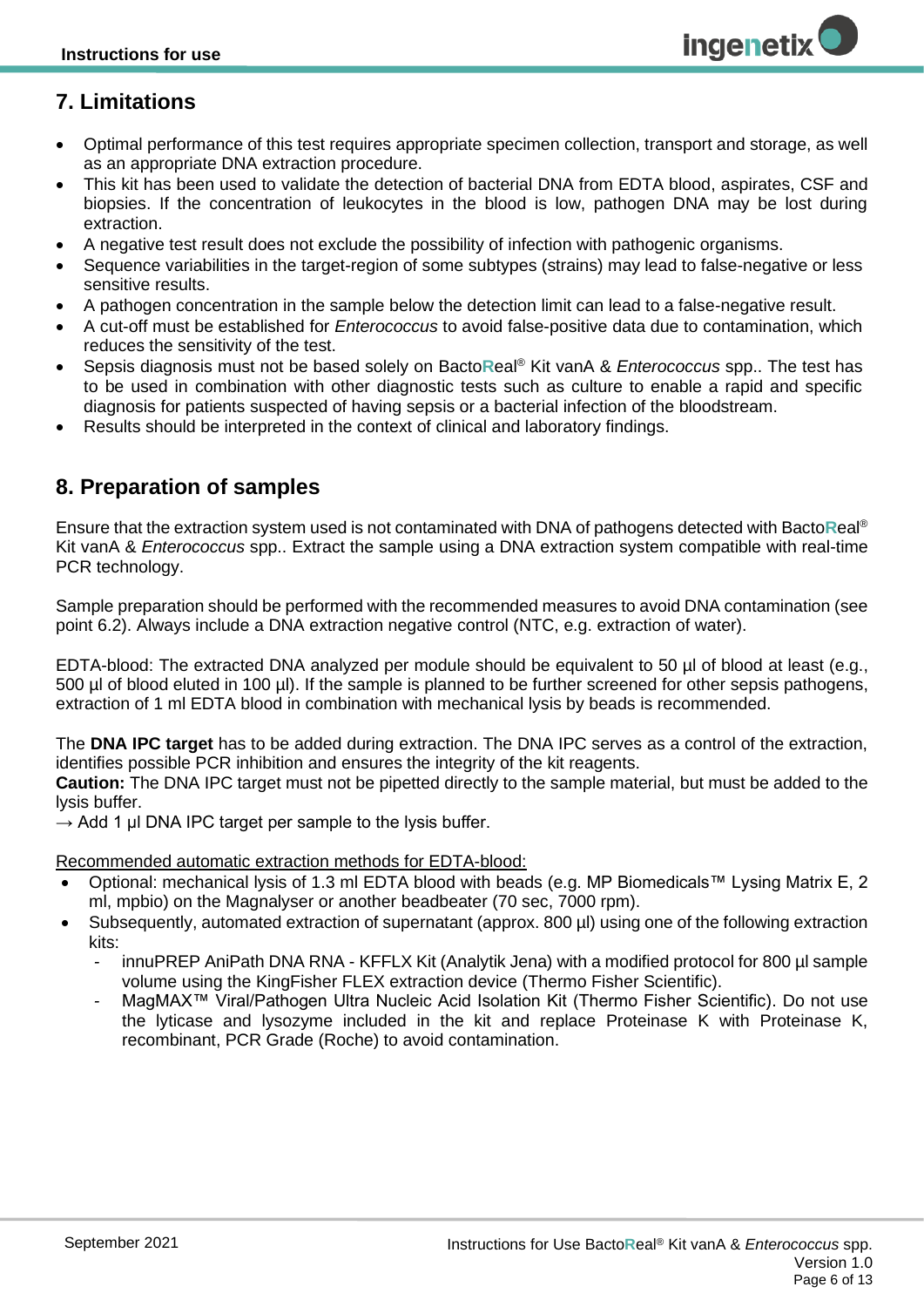## <span id="page-6-0"></span>**9. Preparation of real-time PCR**

- The preparation of the real-time PCR should be done in a PCR workstation (see point 6.2).
- Include one positive control and one extraction negative control (NTC) per PCR run and analysis
- Thaw kit components completely at room temperature. When thawed, mix components carefully, centrifuge briefly. Gently Mix the DNA Reaction Mix to ensure homogeneity of solution.

#### • **Positive Control**

 $\rightarrow$  Use 9 µl of Positive Control. Always add Positive Control last.

#### <span id="page-6-1"></span>**9.1. Pipetting scheme**

|                                                           |                          | Per sample and module |
|-----------------------------------------------------------|--------------------------|-----------------------|
| <b>Preparation Master Mix per module DNA Reaction Mix</b> |                          | $10.0$ $\mu$          |
| (mix well)                                                | Module 4 Assay Mix       | $1.0$ µl              |
|                                                           | <b>Module Master Mix</b> | 11.0 $\mu$            |
|                                                           | <b>Module Master Mix</b> | $11.0$ µl             |
| <b>PCR-reaction</b>                                       | DNA-Probe                | $9.0$ $\mu$           |
|                                                           | <b>Total volume</b>      | $20.0$ $\mu$          |

**→ If DNA IPC Target was not added during extraction (not recommended):** Freshly dilute the DNA IPC Target 1:100 with nuclease-free water and add 1 μl per sample directly to the master mix. **Caution:** The use of more than 1 μl diluted (1:100) DNA IPC Target per reaction causes inhibition of the real-time PCR reaction.

For preparation of real-time PCR, dispense 11 µl aliquots of prepared Master Mix into the plate wells and then add 9 µl of DNA sample per well. At last, pipet the Positive Control.

#### <span id="page-6-2"></span>**9.2. Programming of temperature profile**

Please find further information on programming of the real-time PCR instrument in the respective operator's manual. Take into consideration that some PCR-platforms have to be calibrated with the corresponding dye before performing a multiplex-PCR.

#### **Detection channels:** FAM-NONE, VIC-NONE, Cy5-BHQ1

**Passive reference dye, if needed (depends on the device):** ROX (e.g. ABI® 7500, QuantStudio™ 3/5/6/7) **Sample volume:** 20 µl

#### **Detection channels for cobas z 480 Analyzer (Roche)**

**FAM:** Excitation at 465 nm, Emission at 510 nm **VIC:** Excitation at 540 nm, Emission at 580 nm **Cy5:** Excitation at 610 nm, Emission at 670 nm No passive reference dye needed

#### **Detection channels for LightCycler® 480 II (Roche):**

**FAM:** Excitation at 465 nm, Emission at 510 nm **VIC:** Excitation at 533 nm, Emission at 580 nm **Cy5:** Excitation at 618 nm, Emission at 660 nm After analysis of Cy5 channel, a colour compensation for FAM and VIC has to be selected from the Roche database.

Detection format: 3 Color Hydrolysis Probe, no passive refence dye needed.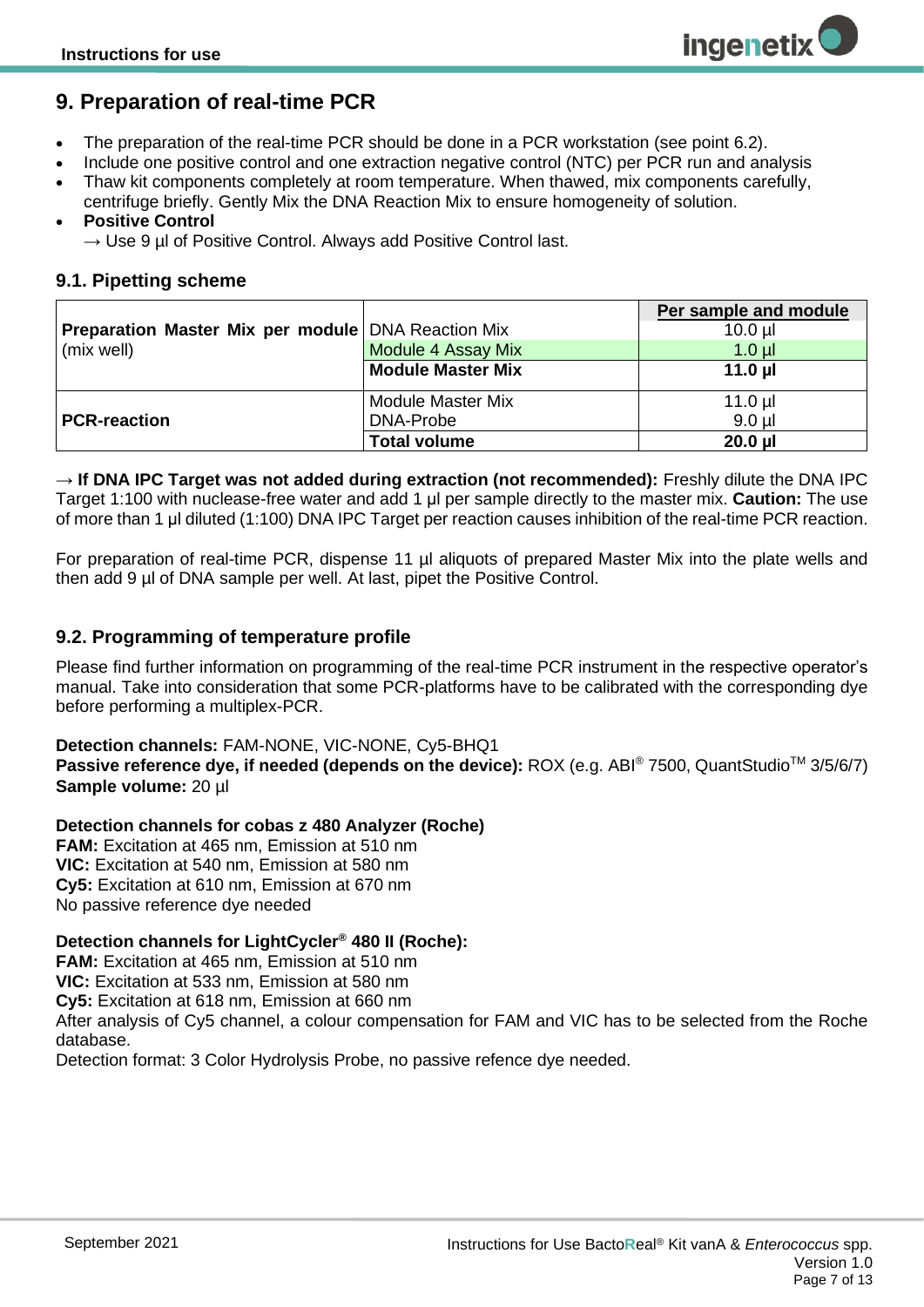#### **Temperature Profile:**

| Program 1                   | Program 2                   | Program 3                                                     |
|-----------------------------|-----------------------------|---------------------------------------------------------------|
| Cycles: 1<br>Analysis: None | Cycles: 1<br>Analysis: None | Cycles: 45<br>Analysis: Quantification<br>Acquisition at 60°C |
|                             | $95^{\circ}$ C              | $95^{\circ}$ C                                                |
|                             | 20 sec                      | 5 sec<br>$60^{\circ}$ C                                       |
| $50^{\circ}$ C              |                             | 30 sec                                                        |
| 2 min                       |                             |                                                               |

For ABI® 7500, QuantStudioTM 3/5/6/7: Ramp speed: "Standard" Without "fast cycling" parameter

## <span id="page-7-0"></span>**10. Interpretation of PCR-data**

**Important:** Samples should be analyzed in both logarithmic (Roche instrument: Abs Quant/Fit Points) and linear view and compared to the negative control. Please note that some PCR platforms require Color Compensation when using a multiplex PCR. When using LightCycler® 480 II, after analysis of Cy5 channel, a colour compensation for FAM and VIC has to be selected from the Roche database.

For the analysis of the PCR results, select the fluorescence display options FAM and VIC channel for the pathogen target and Cy5 channel for the DNA IPC Target in the logarithmic analysis. In addition to the Cq values (Quantification cycle  $(Cq)$  = Cycle threshold  $(Ct)$  = Crossing point  $(Cp)$ ), also check the amplification curves and adjust the Threshold (noise band) in the logarithmic view if necessary. After saving the new settings, export the data. Export the tables per dye if working with a cobas z 480 Analyzer.

Low concentrations of pathogen DNA can often be present in the PCR and extraction reagents. Therefore, Cq values of the samples in the FAM and VIC channel must be interpreted in comparison to Cq values of the negative control of DNA extraction (NTC) also (see 10.1, 10.2).

Contamination with *Enterococcus* is possible during sampling, extraction and PCR*.* Therefore, a cut-off with Cq=35 must be defined for *Enterococcus*. The sensitivity of the test (limit of detection, LoD) is reduced accordingly, see [Table 3.](#page-10-4)

[Table 1](#page-7-2) shows the criteria for valid controls and [Table 2](#page-8-1) shows interpretation of data with clinical samples.

#### <span id="page-7-1"></span>**10.1. Controls**

|                               | <b>Cg FAM channel</b><br>vanA | Cq VIC channel<br><b>Enterococcus</b> | Cq Cy5 channel<br><b>DNA IPC1</b> | Interpretation | <b>Action</b> |
|-------------------------------|-------------------------------|---------------------------------------|-----------------------------------|----------------|---------------|
| <b>Positive control</b>       | $30$                          | $30$                                  | Negative                          | Valid          |               |
| <b>Positive control</b>       | Negative                      | Negative                              | Negative                          | Invalid        | See 11.1      |
| <b>Positive control</b>       | $30$                          | Negative                              | <b>Negative</b>                   | Invalid        | See 11.1      |
| <b>Positive control</b>       | Negative                      | $30$                                  | Negative                          | Invalid        | See 11.1      |
| NTC <sup>2</sup>              | Negative                      | Cq > 35                               | 28-32                             | Valid          |               |
| NTC <sup>2</sup>              | Negative                      | Cq > 35                               | Negative                          | Invalid        | See 11.1      |
| NTC <sup>2</sup>              | Positive                      | Cq < 35                               | 28-32                             | Invalid        | See 11.3      |
| NTC <sup>2</sup>              | Negative                      | Cq < 35                               | 28-32                             | Invalid        | See 11.3      |
| NTC <sup>2</sup>              | Positive                      | Cq > 35                               | 28-32                             | Invalid        | Siehe 11.3    |
| Negative control $3$          | Negative                      | Cq > 35                               | Negative                          | Valid          |               |
| Negative control <sup>3</sup> | Positive                      | Cq < 35                               | Negative                          | Invalid        | See 11.3      |
| Negative control <sup>3</sup> | Negative                      | Cq < 35                               | Negative                          | Invalid        | See 11.3      |
| Negative control <sup>3</sup> | Positive                      | Cq > 35                               | Negative                          | Invalid        | See 11.3      |

<span id="page-7-2"></span>**Table 1:** Criteria for valid controls, IPC Target was added during extraction.

<sup>1</sup>If the IPC Target has been added directly to the Master Mix, all samples must be positive in Cy5 channel

<sup>2</sup>Negative control of the extraction. Cut-off for *Enterococcus*: Cq=35.0

<sup>3</sup>Optional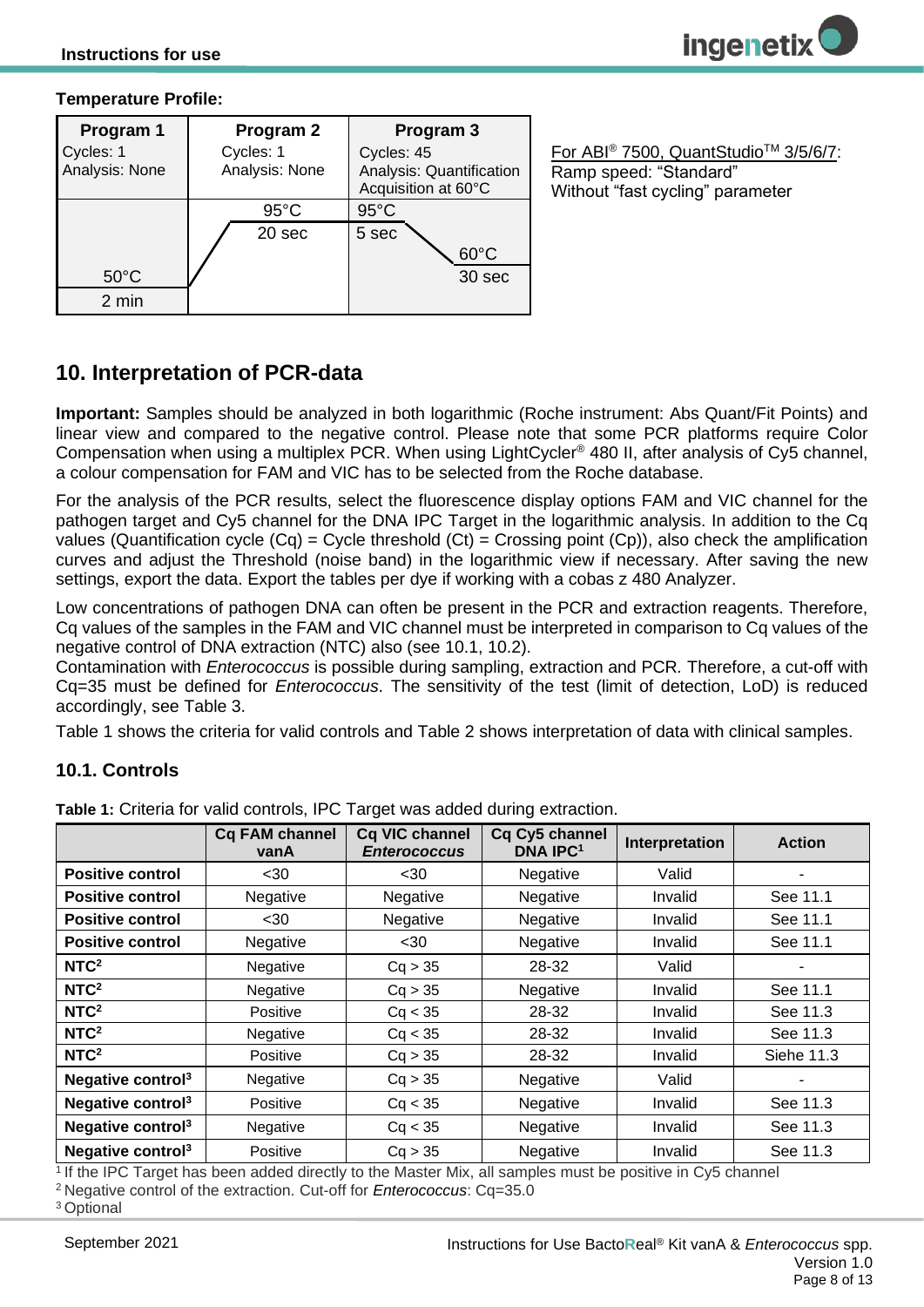Assessment of clinical specimen test results should be performed after the positive and negative controls have been examined and determined to be valid. If results of controls are not valid, the patient results cannot be interpreted.

#### <span id="page-8-0"></span>**10.2. Clinical samples**

The results of the NTC as well as the cut-off must be included in the interpretation, see [Table 2.](#page-8-1)

**FAM channel, vanA:** Samples with positive Cq values are interpreted as positive and indicate a vancomycin A resistant *Enterococcus* species. The vanA resistance type causes high vancomycin resistance and additionally teicoplanin resistance.

**VIC channel,** *Enterococcus***:** For *Enterococcus* a Cq-value cut-off has to be defined. The Cq value for the cut-off is 35.0 (corresponds to approx. 100 target copies). Samples with Cq values lower than 35.0 are considered positive results, while Cq values greater than 35.0 may represent contamination and should be considered negative results.

<span id="page-8-1"></span>**Table 2** Interpretation of clinical samples

|                        | Cq FAM channel<br>vanA | Cq VIC channel<br><b>Enterococcus</b> | Cq Cy5 channel<br><b>DNA IPC Target</b> | Interpretation<br>(see also Table 5)                            | <b>Action</b> |
|------------------------|------------------------|---------------------------------------|-----------------------------------------|-----------------------------------------------------------------|---------------|
| <b>Clinical sample</b> | <b>Negative</b>        | Cq > 35                               | $28 - 321$                              | Negative                                                        |               |
| <b>Clinical sample</b> | Positive               | Positive                              | Positive/Negative                       | Positive for a vanA<br>resistant<br><i>Enterococcus</i> species |               |
| <b>Clinical sample</b> | <b>Negative</b>        | Ca < 35                               | Positive/Negative                       | Positive für<br>Enterococcus                                    |               |
| <b>Clinical sample</b> | <b>Negative</b>        | Cq > 35                               | Negative                                | Invalid                                                         | See 11.2      |

<sup>1</sup>A positive signal excludes PCR inhibition. However, IPC Cq values should show comparable results among samples. A shift of Cq values can indicate a partial inhibition of PCR.

Exception: Very high pathogen concentrations may result in reduced or no signal from the DNA IPC.

In case of invalid data, the analysis must be repeated with the remaining DNA sample or a freshly extracted DNA sample. (see 11. Troubleshooting).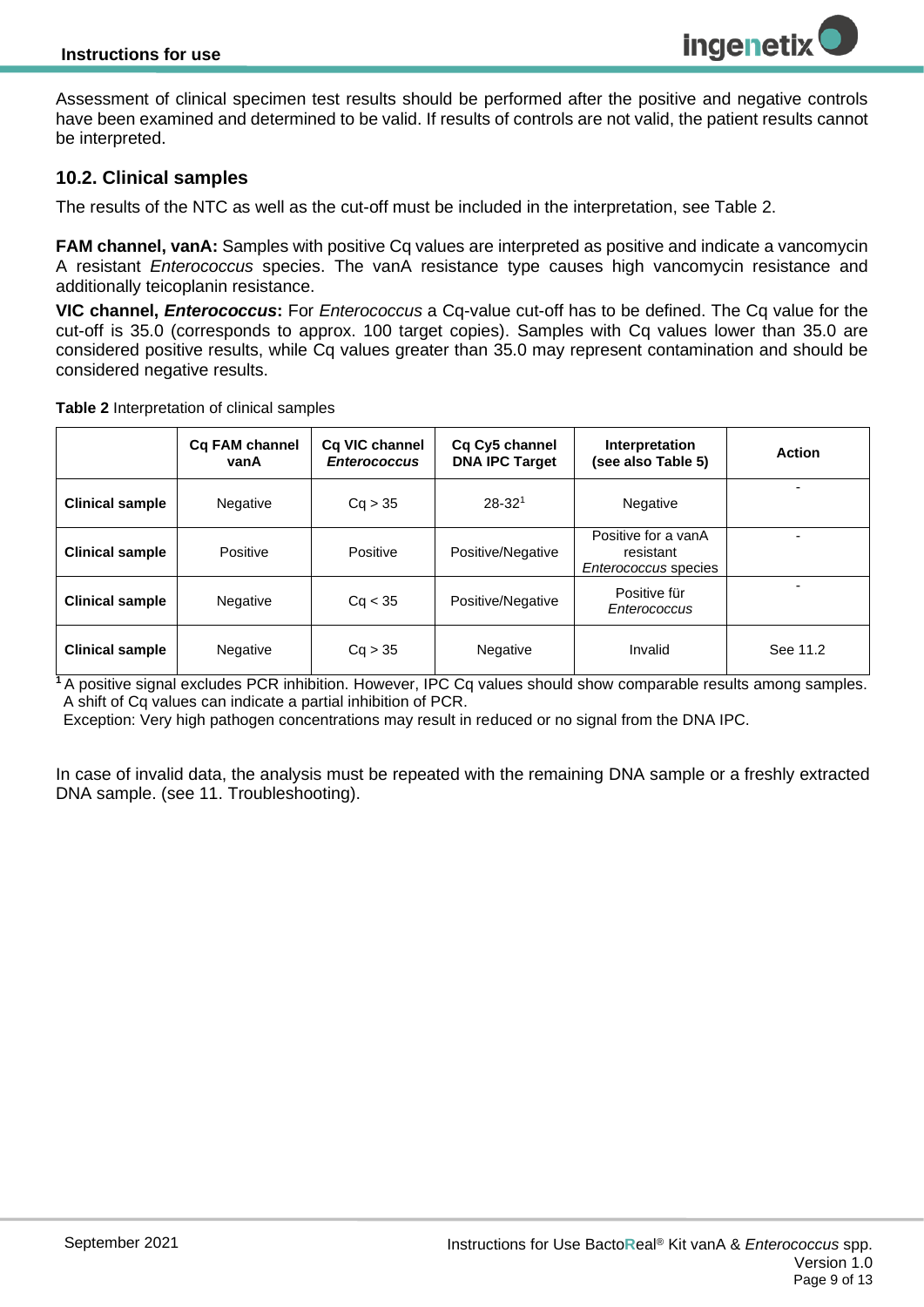## <span id="page-9-0"></span>**11. Troubleshooting**

#### <span id="page-9-1"></span>**11.1. No Signal in FAM, VIC and Cy5 channels with controls and samples**

- Incorrect programming of the temperature profile on the real-time PCR instrument.  $\rightarrow$  Compare the temperature profile with the information in the Instructions for Use.
- Incorrect settings of the detection channels on the real-time PCR instrument.  $\rightarrow$  Compare the settings of the detection channels with the information in the Instructions for Use.
- Error in the composition of the PCR reaction
	- $\rightarrow$  Check the pipetting steps using the pipetting scheme in the Instructions for Use and repeat the PCR if necessary.
- No positive control was added.
	- $\rightarrow$  If all clinical samples are also negative, repeat the PCR.

#### <span id="page-9-2"></span>**11.2. No signal in Cy5 channel with controls and samples**

- Incorrect programming of the temperature profile on the real-time PCR instrument.  $\rightarrow$  Compare the temperature profile with the information in the Instructions for Use.
- Incorrect settings of the detection channels on the real-time PCR instrument.  $\rightarrow$  Compare the settings of the detection channels with the information in the Instructions for Use.
- Error in the composition of the PCR reaction.
- $\rightarrow$  Check the pipetting steps using the pipetting scheme in the Instructions for Use and repeat the PCR if necessary.
- The DNA IPC Target was added directly to the master mix, but not freshly diluted 1:100.  $\rightarrow$  The PCR reaction is inhibited. Repeat the PCR and add freshly diluted DNA IPC Target.
- The DNA IPC Target was not added during the extraction.
- $\rightarrow$  Repeat the DNA extraction
- The DNA IPC Target was not pipetted to the lysis buffer but directly to the sample.  $\rightarrow$  The DNA IPC Target was degraded. Repeat the DNA extraction.
	- The DNA IPC Target was pipetted to the lysis buffer but still no signal in Cy5.
		- $\rightarrow$  DNA extraction has failed or PCR inhibition is present. Check whether a suitable DNA extraction method was used and check the DNA extraction steps.

#### <span id="page-9-3"></span>**11.3. Pathogen signal in negative control of extraction (NTC)**

- If there are Cq values in the negative control of extraction below the cut-off specified in the Instructions for Use, a contamination occurred during the preparation of the PCR or the DNA extraction.
	- $\rightarrow$  Repeat the PCR with unused reagents in replicates.
	- $\rightarrow$  Pipette the positive control last.
	- $\rightarrow$  If repeatedly positive: repeat the DNA extraction and PCR with unused reagents.
	- $\rightarrow$  Ensure that work surfaces and equipment are cleaned regularly and that workstations are separated from samples with high bacterial concentrations (e.g. faeces, saliva)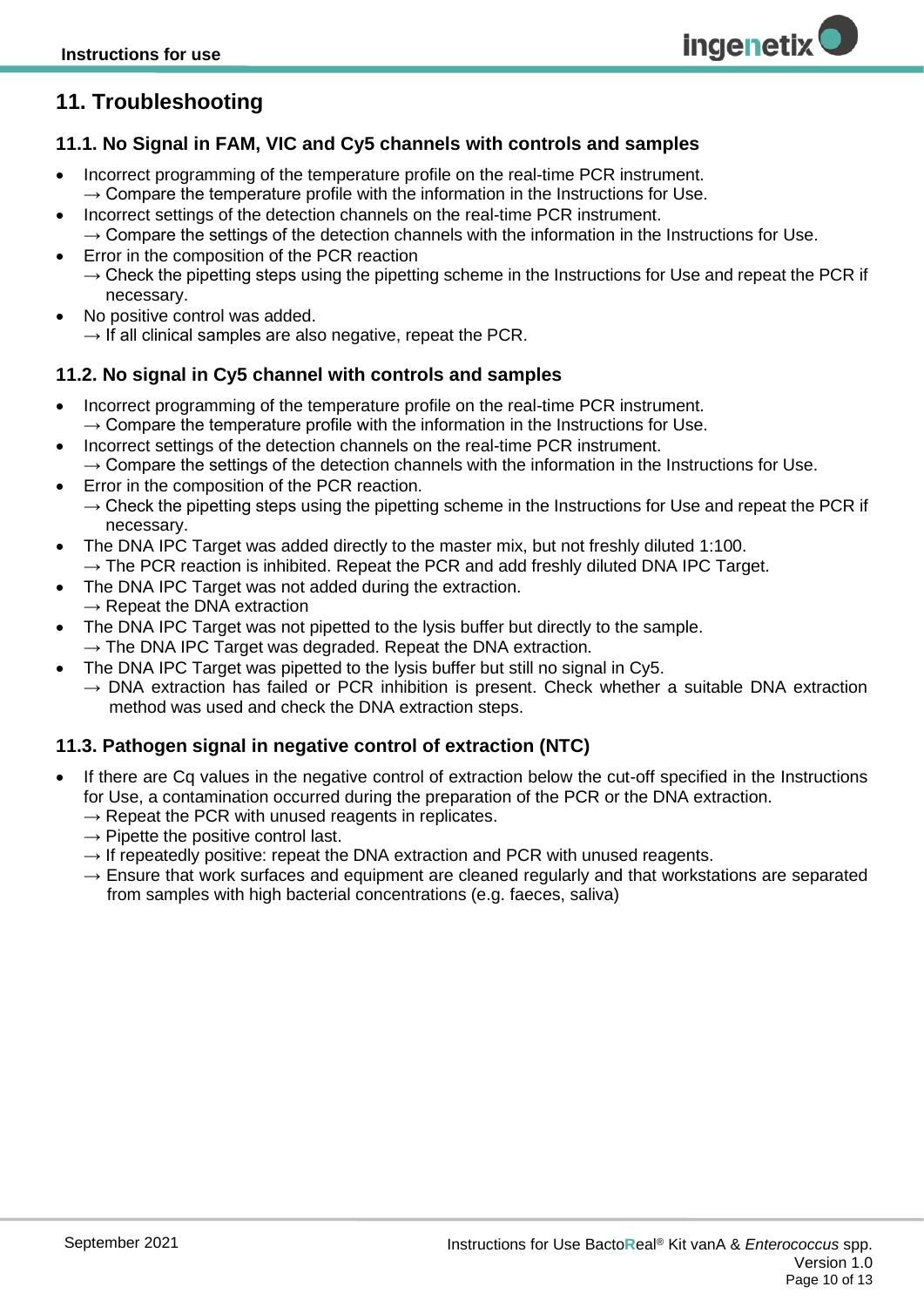### <span id="page-10-0"></span>**12. Specifications and performance evaluation**

#### <span id="page-10-1"></span>**12.1. Kit performance**

Performance of Bacto**R**eal® Kit vanA & *Enterococcus* spp. with an ABI® 7500 instrument (Thermo Fisher Scientific) is shown in Figure 1.

**ingenetix** 



**Figure 1** Performance of Bacto**R**eal® Kit vanA *& Enterococcus* spp.

#### <span id="page-10-2"></span>**12.2. Limit of detection, LoD**

**Method:** Bacto**R**eal® Kit vanA & *Enterococcus* spp. was tested with a serial dilution of plasmids containing parts of the respective target DNA. The limit of detection (LoD95: number of target copies detected in 95% of cases) was determined with plasmid dilutions around the analytical sensitivity using a non-linear curve fitting with the Graph Pad Prism Software.

**Results:** The results are shown in [Table 3.](#page-10-4) A cut-off with Cq=35 must be defined for *Enterococcus*. The sensitivity of the test (limit of detection, LoD) is reduced accordingly.

Note: Sequence variability in the primer or probe region may lead to false-negative or less sensitive results for some pathogen strains.

<span id="page-10-4"></span>**Table 3** Summary of LoD and linearity

|                          | LoD <sub>95</sub><br>Without / with cut-off rule |                  | Linearity – Slope   Linearity – correlation coefficient $R^2$ |  |  |
|--------------------------|--------------------------------------------------|------------------|---------------------------------------------------------------|--|--|
| <i>Enterococcus</i> spp. | 15/100 <sup>1</sup>                              | $-3.48 \pm 0.04$ | 0.9936                                                        |  |  |
| vanA                     |                                                  | $-3.42 \pm 0.04$ | 0.9944                                                        |  |  |

<sup>1</sup>For this organism, a multicopy gene is detected (6 times present in the genome), which increases the actual sensitivity of pathogen detection

#### <span id="page-10-3"></span>**12.3. Linearity and dynamic range**

Method: Linearity was determined using 10-fold serial dilutions (10<sup>6</sup> – 10<sup>1</sup> target copies/reaction) of the plasmids. The number of determinations (n) per dilution was nine.

**Results:** Results are shown in [Table 3.](#page-10-4) The test shows linearity over the range of 100 to 1,000,000 target copies/reaction.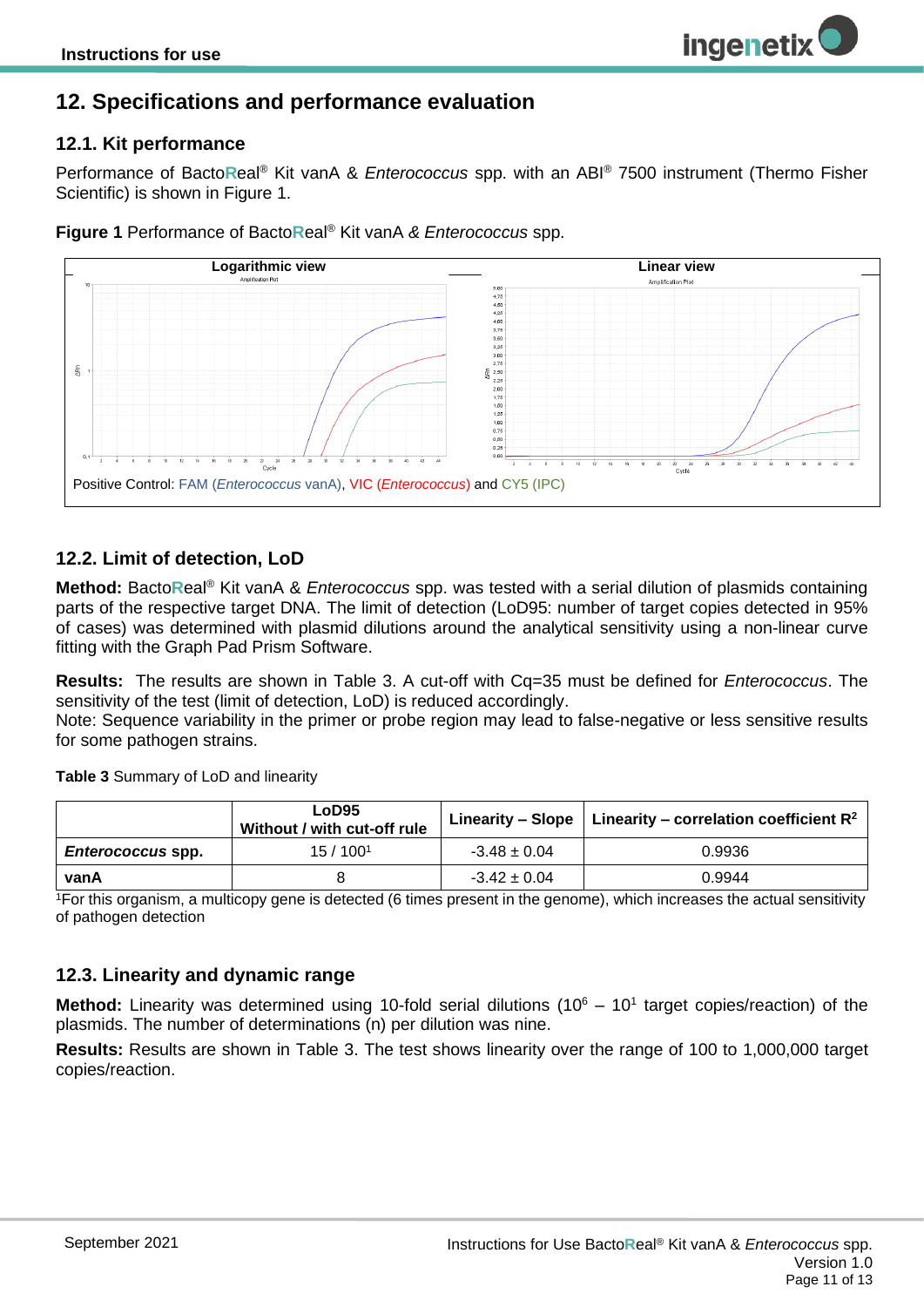### <span id="page-11-0"></span>**12.4. Precision**

Precision within a run (intra-assay), between multiple runs (inter-assay) and between two lots (inter-lot) was determined. The mean values of the coefficients of variation (CV%) are summarized in [Table 4.](#page-11-4)

|                          | <b>Coefficients of variation</b><br>intra-assav | <b>Coefficients of variation</b><br>inter-assay | <b>Coefficients of variation</b><br>inter-lot |
|--------------------------|-------------------------------------------------|-------------------------------------------------|-----------------------------------------------|
| <i>Enterococcus</i> spp. | 1.14                                            | 1.12                                            | 1.02                                          |
| vanA                     | 0.88                                            | 0.85                                            | 0.61                                          |

<span id="page-11-4"></span>**Table 4** Summary of mean values of the coefficients of variation

#### <span id="page-11-1"></span>**12.5. Analytical specificity**

Analytical specificity is ensured by the selection of specific primers and probes. *In silico* validation of primers and probes was performed by examining their sequences for potential homologies to currently published sequences in the NCBI database (BLAST analysis). This database analysis validated the detection of currently known strains and potential cross-reactions.

Existing sequence variability in the target region of some subtypes (strains) may lead to false-negative or less sensitive results.

The results of the BLAST analyses in terms of detection of different species are summarized in Table 5. Specificity was further determined by testing different bacterial and fungal isolates. No significant crossreactions were observed (data not shown).

<span id="page-11-3"></span>**Table 5:** Results of BLAST analysis

|                                         | <b>Detected species</b>                                                                                                                                                                                                                                                                    |
|-----------------------------------------|--------------------------------------------------------------------------------------------------------------------------------------------------------------------------------------------------------------------------------------------------------------------------------------------|
| <b>FAM channel</b><br>vanA              | E. faecium is the most common carrier of the vanA gene.<br>However, E. durans, E. faecalis, E. gallinarum, E. saigonensis, E. casseliflavus,<br>E. cecorum, less commonly Clostridioides difficile, Staphylococcus aureus and<br>Staphylococcus haemolyticus may also carry the vanA gene. |
| <b>VIC channel</b><br>Enterococcus spp. | E. avium, E. casseliflavus (= E. flavescens), E. dispar, E. durans, E. faecalis, E.<br>faecium, E. flavescens, E. gallinarum, E. hirae, E. malodoratus, E. mundtii, E.<br>pseudoavium, E. raffinosus, E. saccharolyticus                                                                   |

#### <span id="page-11-2"></span>**12.6. Clinical evaluation**

For diagnostic evaluation, 20 blood samples (extracted with SeptiFast LysKit, Roche) and 12 other specimens such as biopsies, CSF and aspirates from patients with suspected bacterial infection were analyzed. The results were compared with the LightCycler® SeptiFast Test (Roche) for blood samples and the SepsiTest<sup>™</sup> (Molzym) for the other test materials (see [Table 6\)](#page-11-5).

<span id="page-11-5"></span>**Table 6** Statistical clinical evaluation for blood samples and other samples (biopsies, CSF, aspirates)

|                     | <b>Sensitivity</b> |        |              | <b>Specificity</b> | NPV          |        | <b>PPV</b>   |        |              | <b>Prevalence</b> | Accuracy     |        |
|---------------------|--------------------|--------|--------------|--------------------|--------------|--------|--------------|--------|--------------|-------------------|--------------|--------|
|                     | <b>Blood</b>       | Other  | <b>Blood</b> | Other              | <b>Blood</b> | Other  | <b>Blood</b> | Other  | <b>Blood</b> | Other             | <b>Blood</b> | Other  |
| <b>Enterococcus</b> | 57.1%              | 100.0% | 100.0%       | 100.0%             | 50.0%        | 100.0% | 100.0%       | 100.0% | 70.0%        | 25.0%             | 70.0%        | 100.0% |